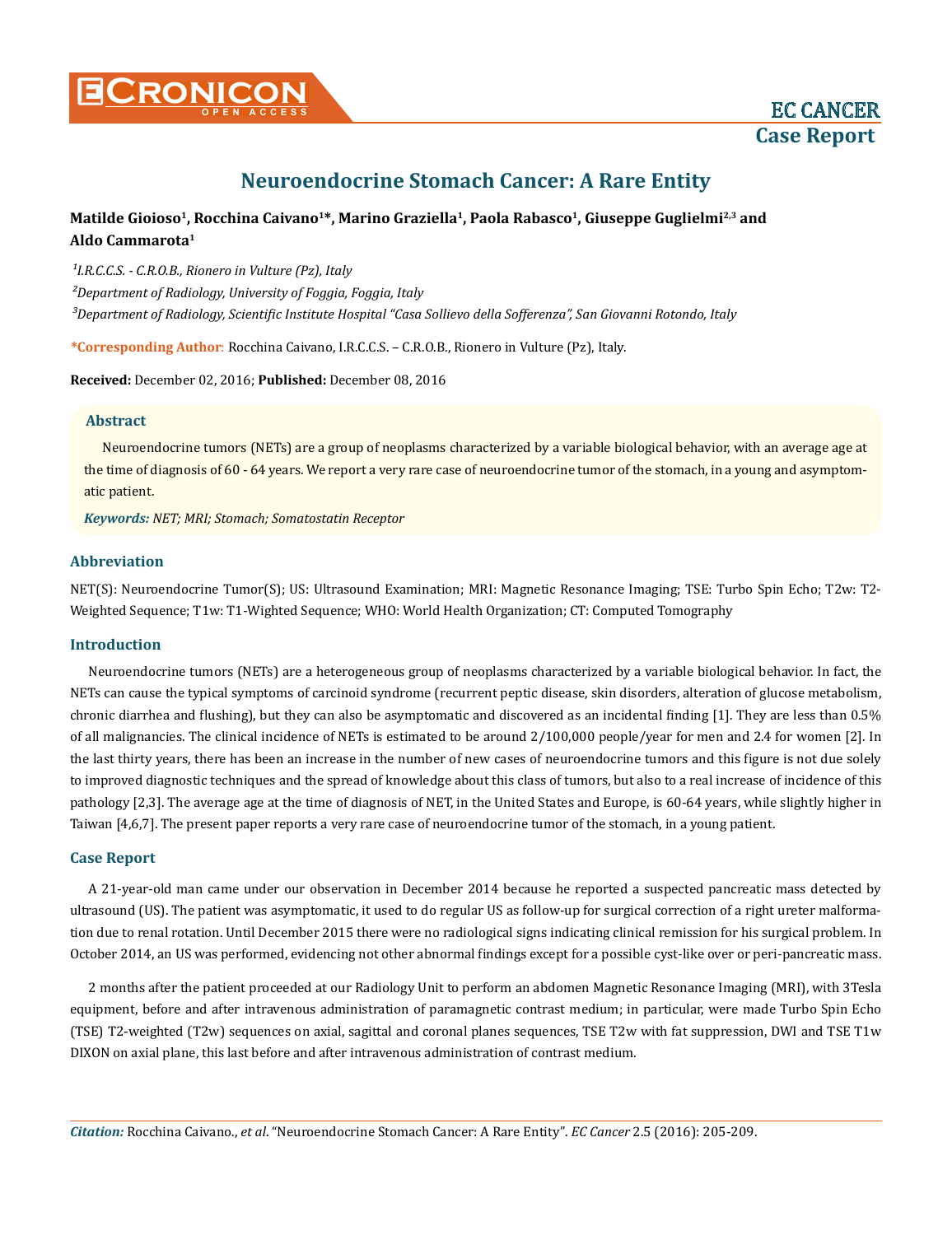#### **Neuroendocrine Stomach Cancer: A Rare Entity**

MRI confirmed the presence of an intra-peritoneal epigastric mass, about 6 x 4 cm, bilobed, solid and fair CE after contrast medium, associated with some satellite lymph nodes associated with the presence of a gastric lesion vegetating along the greater curvature of stomach (Figure 1 and 2).



*Figure 1: MRI TSE T2 coronal images, showing an epigastric mass.*



*Figure 2: MRI TSE T2 coronal images, showing a vegetating gastric lesion.*

MRI, through the use of various sequences allowed to evaluate the morpho-structural alterations of that gastric lesions which appeared hypo-intense on T1 and hyper-intense on T2 and showed inhomogeneous enhancement in dynamic phase of study.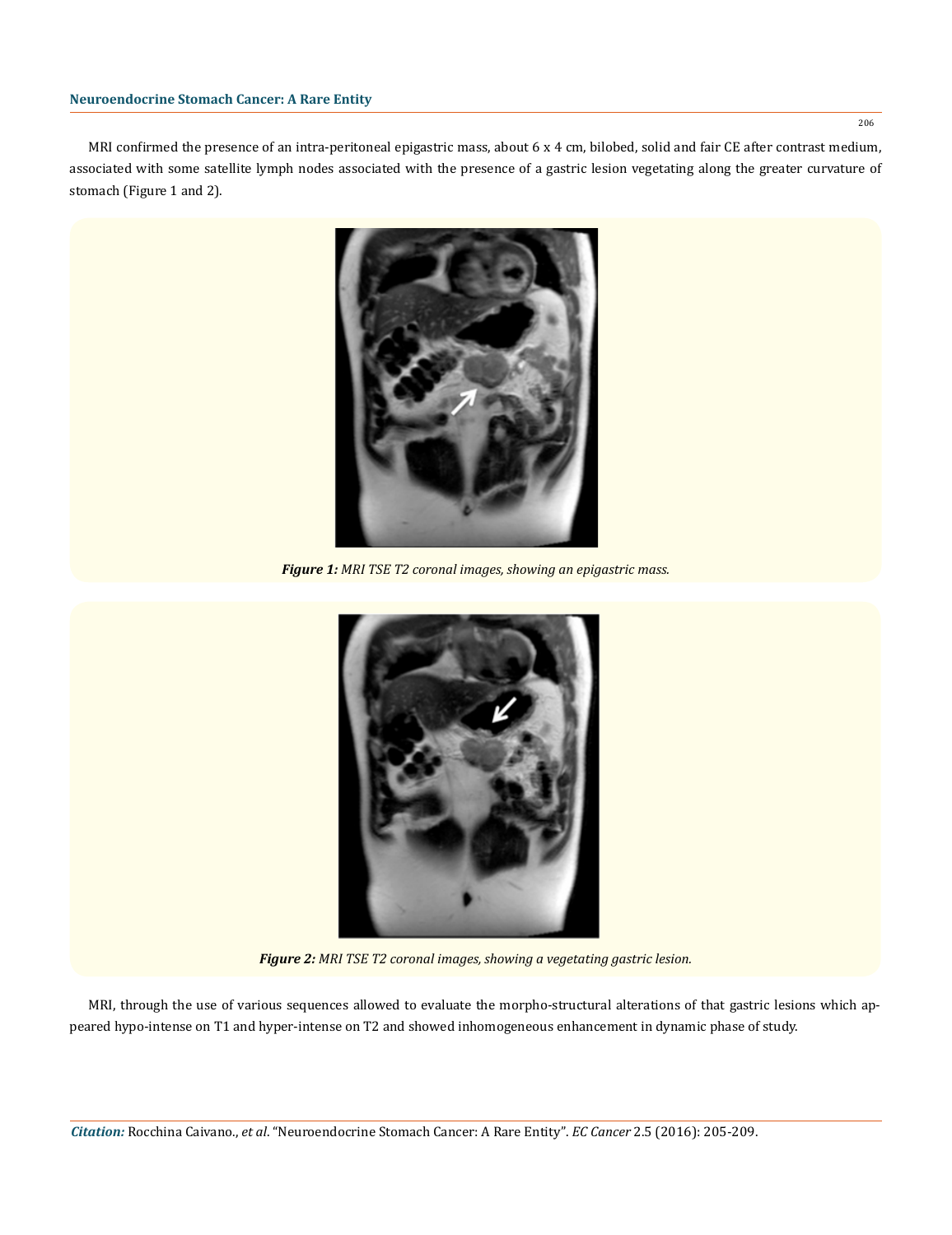#### **Neuroendocrine Stomach Cancer: A Rare Entity**

In December 2014, the patient underwent a further esophagus-gastro-endoscopy (EGDS) examination that showed "the presence, in the middle third lower level of the great gastric curvature, of a nodular formation with central depression of 2.5 cm with regular margins. Esophagus revealed regular in caliber, course and mucosal surface. Hiatus hernia from slipping was discovered too. Normal gastric cavity. Pylorus patent. No injury in the bulb and in the second duodenal portion". Histological examination concluded for a low-grade neuroendocrine tumor (NET-G1 according WHO 2010) [5] with a follicular chronic active and micro-erosive gastritis.

A total body computed tomography (CT) examination was also performed, showing along the distal part of the greater gastric curvature in antral-pre-pylorica region, a vegetating lesion of about 5.8 x 3.0 cm with significative contrast enhancement and peri-lesional lymph nodes of up to 15 mm (Figure 3 and 4).



*Figure 3: CT scan, coronal images, showing along the distal end of the great gastric curvature in antral-pre-pylorica region, a vegetating lesion with contrast enhancement.*



*Figure 4: CT scan: axial images, showing a vegetating lesion (red arrow) with associated local lymph nodes (white arrows).*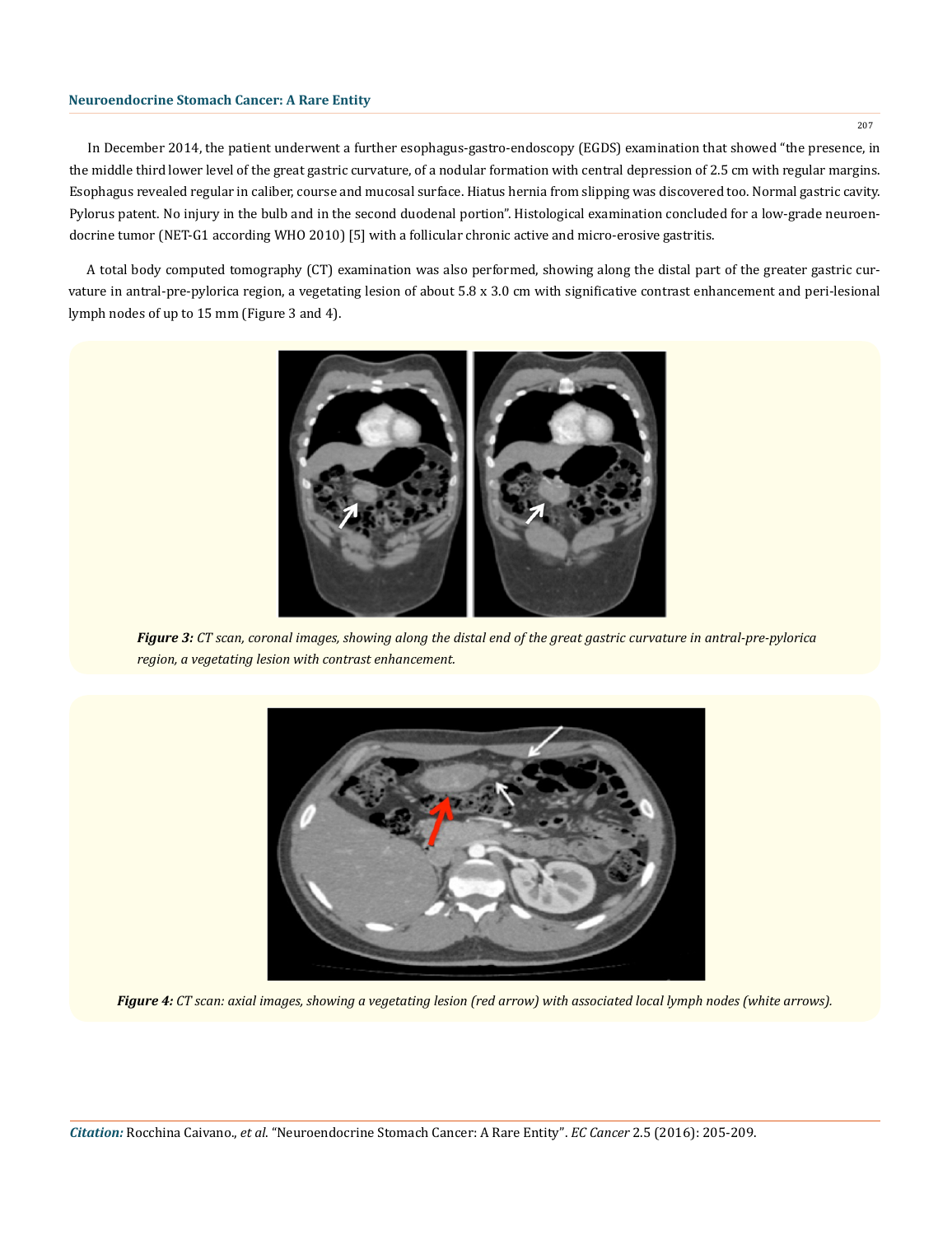Blood tests performed on 30.12.2014 report the following values: HBsAg: negative; HCV: negative; AC-125 = 27; N.S.E Enolase Neur. Spec. = 10.84; Ca 19-9 GICA < 0.8; Blood type: A, RH Factor = positive; Fibrinogen 356; Dibucaine Number = 88; Prothrombin activity = 11.70, INR = 1.09; Partial thromboplastin time =  $30.8$ ; Sodium= 141 and Potassium = 4; Chromogranin A = 33.9.

The histopathological examination suggested the need to perform a SPECT/octreoscan to confirm the metabolic activity of the lesion and if there were other different localization of the disease. The SPECT highlights a single focal area of hyper-metabolic of the radiopharmaceutical accumulation, projected at the level of the gastric antrum, in correspondence of the note anamnestic pathology, evidencing the expression of somatostatin receptors presence.

The January 24, 2015 the patient undergoes subtotal gastrectomy for neuroendocrine cancer, with D2 lymphadenectomy and in addition to perigastric lymph nodes, an excision of hepatic hilum lymph nodes, of the celiac and the origin of the splenic artery was performed.

The histological report of the surgical specimen dated 02.04.2015 showed: tumor neuroendocrine (CK-pan, synaptophysin: positive) intermediate grade (NET-G2 sec. WHO 2010; proliferation index Ki-67: focally 5%; Mitosis 1/10HPF) infiltrating the tunica gastric submucosa with images of vascular embolization. Margins of gastric and duodenal resection free from neoplastic infiltration. Two lymph nodes of the big curve (the largest 4 cm) were metastatic among 16 examined (10 of the big curve and 6 of the small curve); fibro-histiocitary perinodal reaction. Omentum free from neoplastic infiltration. pT2 N1 sec. TNM VII and G2 R0.

#### **Discussion**

The NETs of the stomach account for about 5% of all neuroendocrine tumors of the gastro-entero-pancreatic district [8]. According to the clinical picture where they develop, NETs can be classified into three groups [9,10]:

- 1. Type 1 associated with a chronic atrophic gastritis;
- 2. Type 2 associated with type 1 Multiple Endocrine Neoplasia (MEN-1) syndrome;
- 3. Type 3 sporadic.

Beyond the genetic and pathological differences, the three categories mainly differ from the prognostic point of view. Type 1 constitutes 70 - 80% of gastric carcinoid and affects mainly women in the sixth and eighth decade of life. It can be considered almost a sort of benign tumor, associated, in very limited circumstances, with spread of metastases and for which a conservative approach is suggested [11,12].

Type 2 is developed in association with MEN-1. This disease affects equally men and women, typically during the fifth decade. Type 3, in contrast to the previous two forms, is not associated with chronic atrophic gastritis and has a predilection for male. It is associated with the presence of metastases in about 70% of cases. This form requires an aggressive treatment and a tight follow-up similar to those applied for the not endocrine forms. However, the poorly differentiated stomach NETs are very rare entity characterized by a high biological aggressiveness and poor prognosis. For NET, it is indicated regional staging and distance with Ultrasound, MSCT thorax, abdomen, pelvis or MRI [13].

We reported a case of stomach NETs, in a patient of 21-year-old, highlighted with US, MRI, CT and SPECT/octreoscan examination. In agreement with previous results, the patient undergoes to subtotal gastrectomy.

MRI and CT are two basilar methods of imaging in the staging, in order to choice of the best therapeutic strategy, providing important information on the response to the treatment, disease recurrence and prognosis of long-term survival. In our case, the concern has focused on the small gastric curvature and antrum. To date, our patient performs a follow-up with total body CT and full abdomen MRI with and without contrast medium, at intervals of six months, with no evident visceral recurrence of disease.

#### **Conclusion**

Gastric cancer accounts for the differential diagnosis with other benign and malignant formations of the stomach (polyps, soft tissue tumors, lymphoma, neuroendocrine tumors, sarcomas, GIST).

*Citation:* Rocchina Caivano., *et al*. "Neuroendocrine Stomach Cancer: A Rare Entity". *EC Cancer* 2.5 (2016): 205-209.